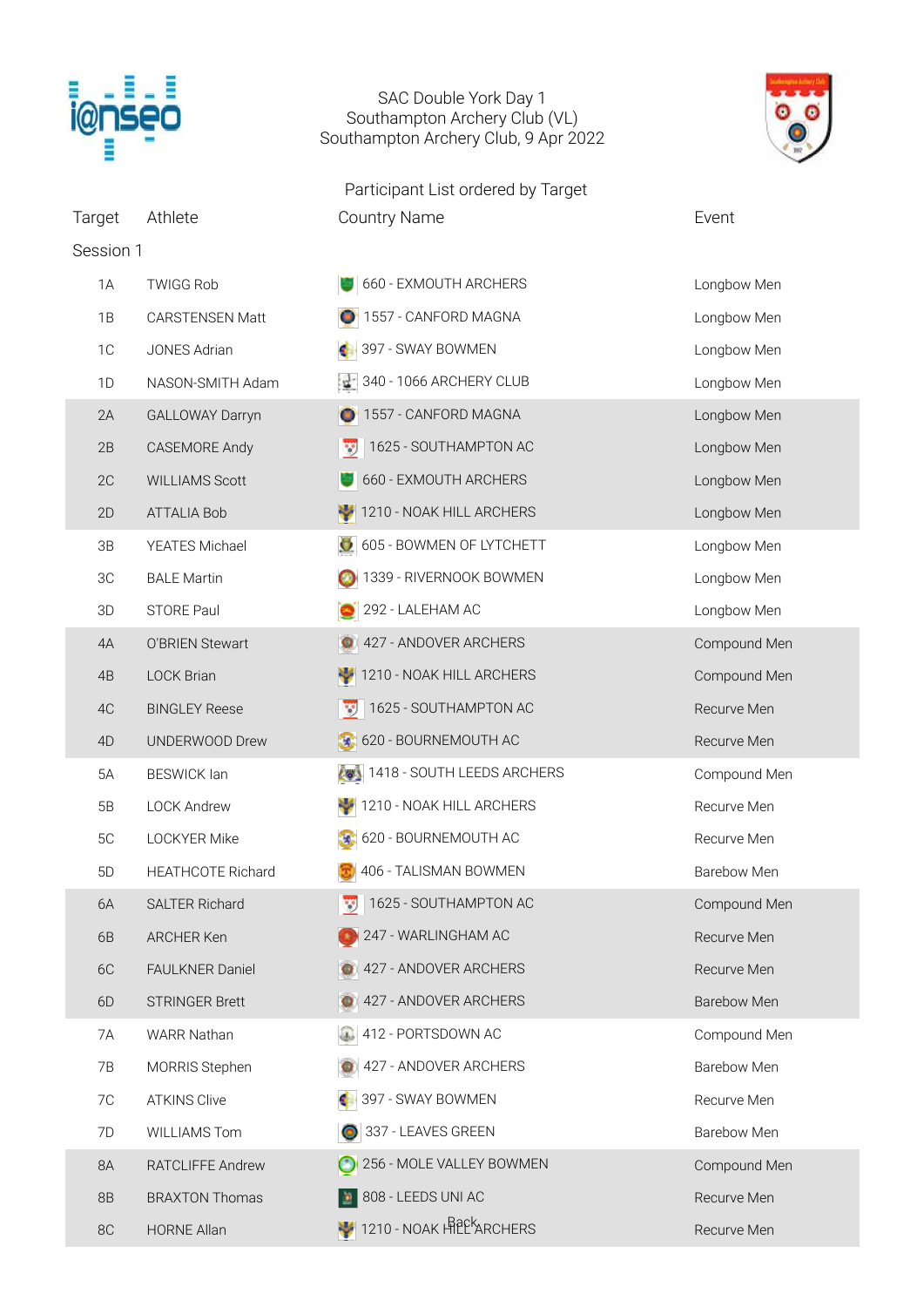Participant List ordered by Target

| Target     | Athlete                | <b>Country Name</b>                  | Event          |
|------------|------------------------|--------------------------------------|----------------|
| 8D         | <b>WOMBWELL Steve</b>  | 1625 - SOUTHAMPTON AC                | Barebow Men    |
| <b>9A</b>  | HAYDEN Alan            | 620 - BOURNEMOUTH AC                 | Compound Men   |
| <b>9B</b>  | <b>KELLY Nigel</b>     | 1625 - SOUTHAMPTON AC                | Recurve Men    |
| 9C         | <b>EVANS Doug</b>      | 1625 - SOUTHAMPTON AC                | Recurve Men    |
| 9D         | <b>TURNER Mark</b>     | 1210 - NOAK HILL ARCHERS             | Barebow Men    |
| 10A        | PEARCE Michael         | 620 - BOURNEMOUTH AC                 | Compound Men   |
| <b>10C</b> | PURSER Alex            | 458 - MAYFLOWER ARCHERS              | Recurve Men    |
| 10D        | <b>LELLIOTT Steve</b>  | 613 - OSPREY ARCHERS                 | Barebow Men    |
| 11A        | LANE Ryan              | 1625 - SOUTHAMPTON AC                | Compound Men   |
| 11B        | <b>CAMPBELL Rory</b>   | 602 - SOUTH WILTS                    | Recurve Men    |
| <b>11C</b> | NEWLANDS Callum        | 408 - SOUTHAMPTON UNI                | Recurve Men    |
| 11D        | FRY Tony               | 259 - GUILDFORD AC                   | Barebow Men    |
| <b>12A</b> | <b>REILLY Stuart</b>   | 430 - AC DELCO BOWMEN                | Compound Men   |
| 12B        | NUTMAN Andy            | 1625 - SOUTHAMPTON AC                | Recurve Men    |
| <b>12C</b> | <b>TAYLOR Collin</b>   | CHICHESTER - 229 - CHICHESTER BOWMEN | Recurve Men    |
| 12D        | <b>HARRISON Matt</b>   | 1625 - SOUTHAMPTON AC                | Barebow Men    |
| 13A        | <b>MURFITT James</b>   | 430 - AC DELCO BOWMEN                | Compound Men   |
| 13B        | <b>THOMAS Alec</b>     | 570 - CLEVE ARCHERS                  | Recurve Men    |
| <b>13C</b> | <b>BRAXTON Andrew</b>  | 1625 - SOUTHAMPTON AC                | Recurve Men    |
| 13D        | MILLER James           | 1625 - SOUTHAMPTON AC                | Barebow Men    |
| 14A        | <b>LOADER Vicky</b>    | 1625 - SOUTHAMPTON AC                | Compound Women |
| 14B        | <b>WALSH Claire</b>    | 1625 - SOUTHAMPTON AC                | Recurve Women  |
| <b>14C</b> | MITCHELL Hannah        | 1625 - SOUTHAMPTON AC                | Recurve Women  |
| 14D        | <b>BRAND Emma</b>      | 844 - BOWMEN OF ADEL                 | Recurve Women  |
| 15A        | <b>HOTCHKISS Pat</b>   | 2408 - FOREST OF BERE                | Compound Women |
| 15B        | RUBIO Sara             | 1625 - SOUTHAMPTON AC                | Recurve Women  |
| <b>15C</b> | PERROTT Maria          | 1625 - SOUTHAMPTON AC                | Recurve Women  |
| 15D        | <b>INNES Alison</b>    | 620 - BOURNEMOUTH AC                 | Recurve Women  |
| 16A        | <b>CURRAN Grace</b>    | 1246 - DEER PARK ARCHERS             | Longbow Women  |
| 16B        | <b>SEMMENS Charlie</b> | 1625 - SOUTHAMPTON AC                | Longbow Women  |
| <b>16C</b> | <b>TWIGG Sophie</b>    | 660 - EXMOUTH ARCHERS                | Longbow Women  |
| 16D        | NASON-SMITH Ann        | 340 - 1066 ARCHERY CLUB              | Longbow Women  |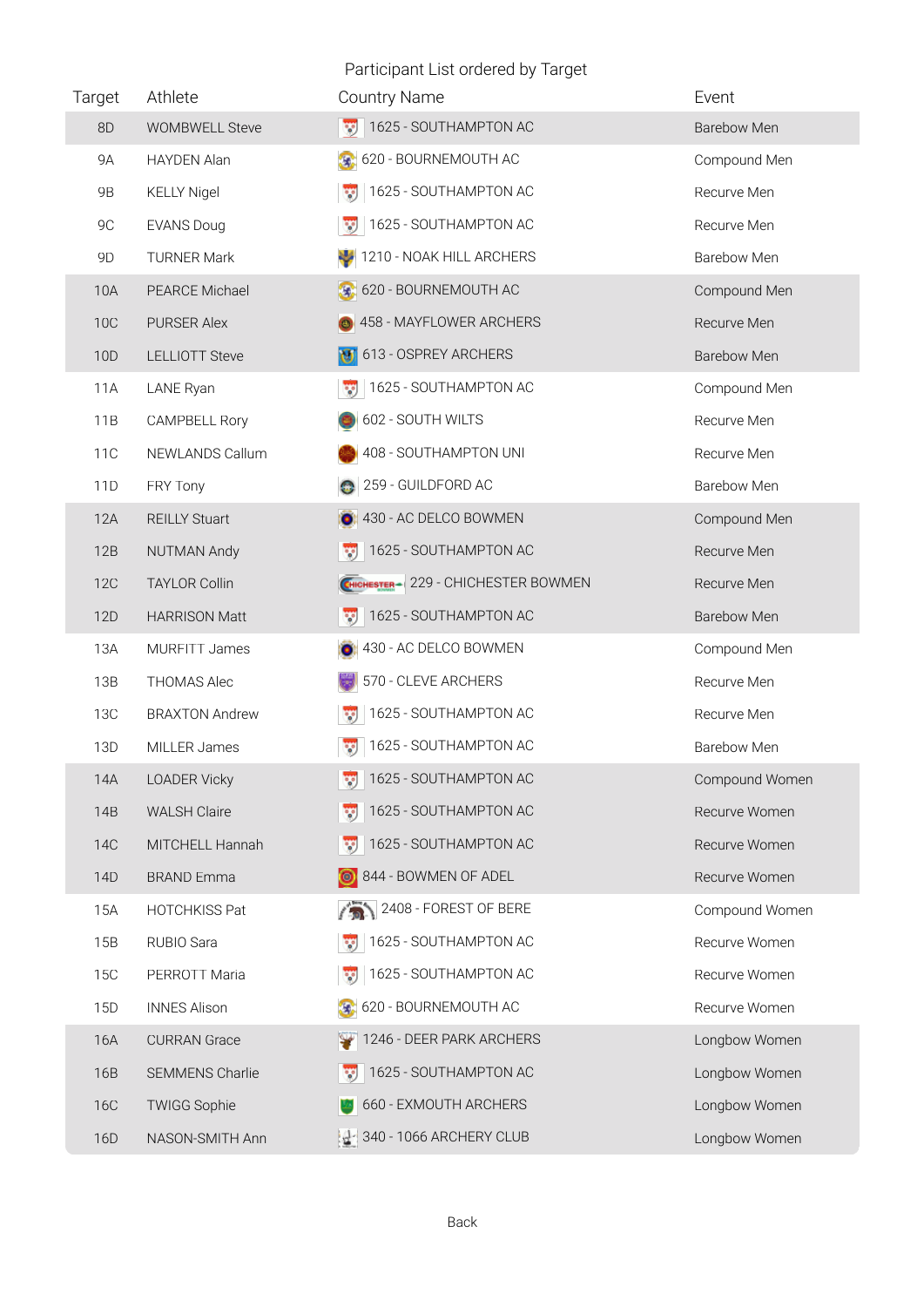

## SAC Double York Day 2 Southampton Archery Club (VL) Southampton Archery Club, 10 Apr 2022





Session 1 1A TWIGG Rob **660 - EXMOUTH ARCHERS** Longbow Men 1B CARSTENSEN Matt 1557 - CANFORD MAGNA Longbow Men 1C JONES Adrian 397 - SWAY BOWMEN Longbow Men 1D NASON-SMITH Adam 1340 - 1066 ARCHERY CLUB Longbow Men 2A GALLOWAY Darryn 1557 - CANFORD MAGNA Longbow Men 2B CASEMORE Andy 1625 - SOUTHAMPTON AC Longbow Men 2C WILLIAMS Scott 660 - EXMOUTH ARCHERS Longbow Men 2D ATTALIA Bob 1210 - NOAK HILL ARCHERS Longbow Men 3B YEATES Michael 605 - BOWMEN OF LYTCHETT CHECK Longbow Men 3C BALE Martin 1339 - RIVERNOOK BOWMEN Longbow Men 3D GEDALOVITCH Tony 1210 - NOAK HILL ARCHERS Barebow Men 4B LOCK Brian 1210 - NOAK HILL ARCHERS Compound Men 4C BINGLEY Reese 1625 - SOUTHAMPTON AC Recurve Men 4D UNDERWOOD Drew  $\sqrt{620 - 80}$  BOURNEMOUTH AC Recurve Men 5A BESWICK Ian 1418 - SOUTH LEEDS ARCHERS Compound Men 5B LOCK Andrew 1210 - NOAK HILL ARCHERS Recurve Men 5C RIFFLART Don 1419 - GOSPORT BOWMEN Recurve Men 5D HEATHCOTE Richard 1996 - TALISMAN BOWMEN BArebow Men 6A SALTER Richard 1625 - SOUTHAMPTON AC Compound Men 6B ARCHER Ken 247 - WARLINGHAM AC Recurve Men 6C FAULKNER Daniel **1989** 427 - ANDOVER ARCHERS Recurve Men 6D STRINGER Brett **427 - ANDOVER ARCHERS** Barebow Men 7A WARR Nathan 1980 | 412 - PORTSDOWN AC Compound Men 7B MORRIS Stephen 1427 - ANDOVER ARCHERS Barebow Men 7C ATKINS Clive 397 - SWAY BOWMEN Recurve Men 7D WILLIAMS Tom 337 - LEAVES GREEN Barebow Men 8A RATCLIFFE Andrew 256 - MOLE VALLEY BOWMEN Compound Men 8B BRAXTON Thomas 808 - LEEDS UNI AC 808 - Recurve Men 8C HORNE Allan 1210 - NOAK HILL ARCHERS Recurve Men 8D WOMBWELL Steve 1625 - SOUTHAMPTON AC Barebow Men